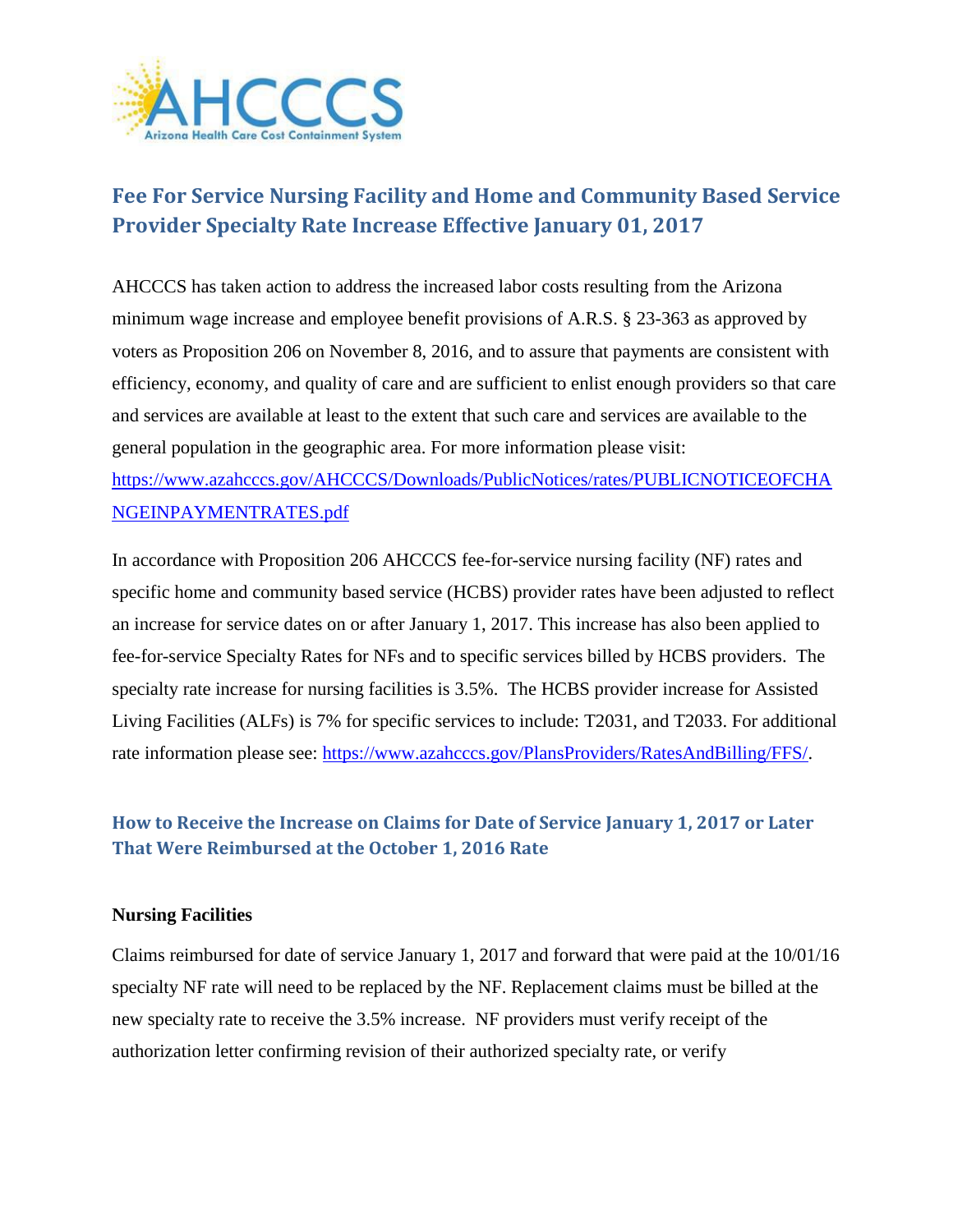

authorization of the new rate using the AHCCCS online system to view authorization status at: [https://azweb.statemedicaid.us/Account/Login.aspx?ReturnUrl=%2f.](https://azweb.statemedicaid.us/Account/Login.aspx?ReturnUrl=%2f)

For instruction on how to submit a replacement claim to fee-for-service, please view Chapter 4 of the Fee-For-Service Provider Manual at:

[https://www.azahcccs.gov/PlansProviders/Downloads/FFSProviderManual/FFS\\_Chap04General](https://www.azahcccs.gov/PlansProviders/Downloads/FFSProviderManual/FFS_Chap04GeneralBillingRules.pdf) [BillingRules.pdf](https://www.azahcccs.gov/PlansProviders/Downloads/FFSProviderManual/FFS_Chap04GeneralBillingRules.pdf)

## **Assisted Living Facilities**

Assisted Living Facilities must work with the Tribal ALTCS member's Tribal Case Manager to ensure completion of required January 1, 2017 Residency Agreement revisions. Upon notification of the revised Residency Agreement from the member's Tribal Case Manager, AHCCCS will revise ALF specialty per diem rates, where applicable, for dates of service January 1, 2017 or later. Claims reimbursed for date of service January 1, 2017 and forward, that were paid at the 10/01/16 specialty ALF per diem rate, will need to be replaced with a new claim billed at the increased rate. Replacement of claims should occur after the ALF has received an authorization letter verifying application of the increased rate to the member's case plan, or by verifying application of the increased rate using the AHCCCS Online system to view case plan information at: [https://azweb.statemedicaid.us/Account/Login.aspx?ReturnUrl=%2f.](https://azweb.statemedicaid.us/Account/Login.aspx?ReturnUrl=%2f) Replacement claims for specialty ALF per diem rates must be billed at the increased rate in order to receive the 7% increase. For instruction on how to submit a replacement claim to fee-forservice, please view Chapter 4 of the Fee-For-Service Provider Manual at: [https://www.azahcccs.gov/PlansProviders/Downloads/FFSProviderManual/FFS\\_Chap04General](https://www.azahcccs.gov/PlansProviders/Downloads/FFSProviderManual/FFS_Chap04GeneralBillingRules.pdf) [BillingRules.pdf.](https://www.azahcccs.gov/PlansProviders/Downloads/FFSProviderManual/FFS_Chap04GeneralBillingRules.pdf)

Status of fee-for-service authorizations, ALTCS member case plans, and fee-for service claims, must be verified using the AHCCCS Online system. If you require assistance with:

 AIHP member authorizations: call the FFS Prior Authorization area at 602-417-4400, or 800-433-0425 (outside Phoenix).